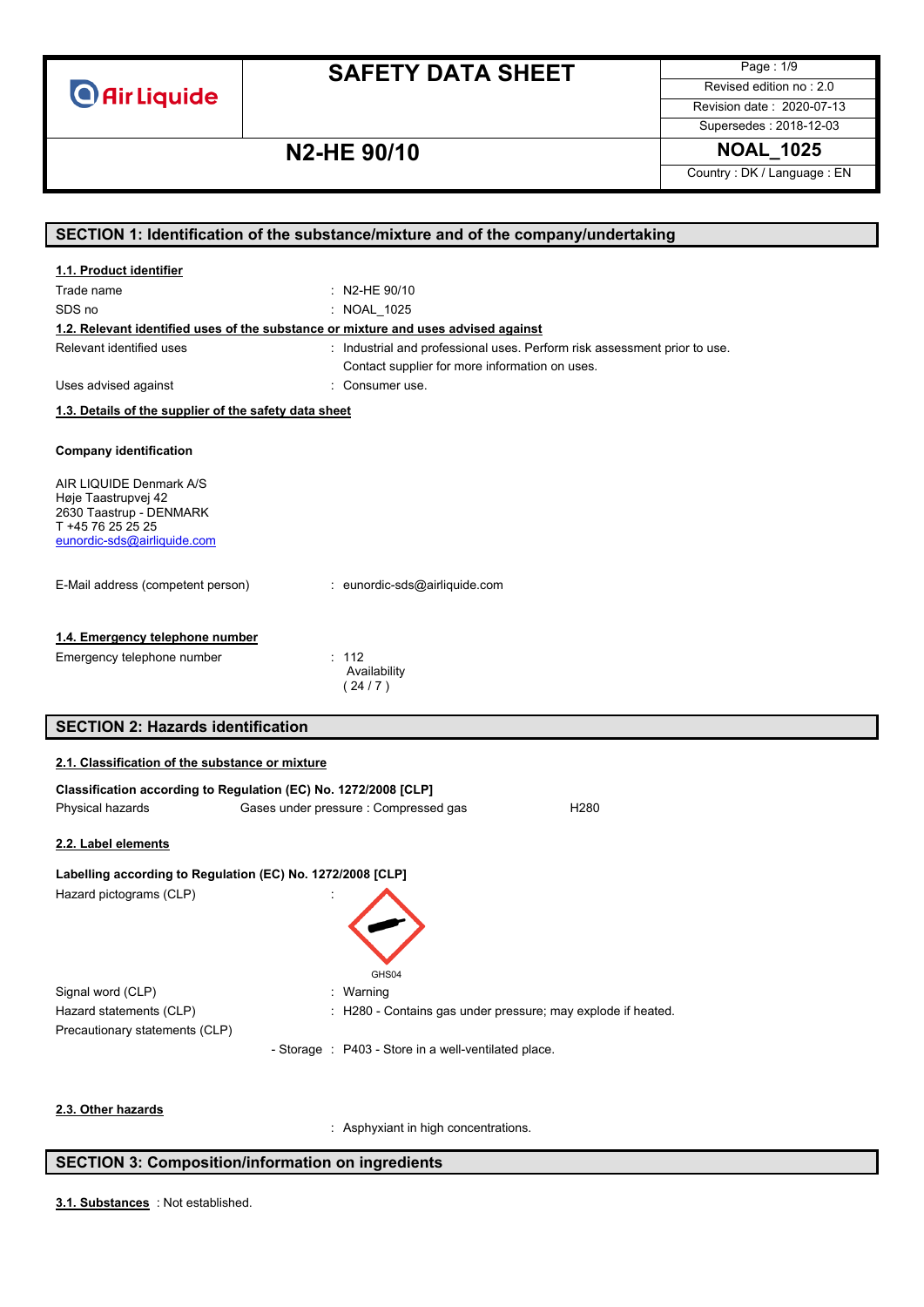

Page : 2/9 Revised edition no : 2.0

Revision date : 2020-07-13 Supersedes : 2018-12-03

### **N2-HE 90/10 NOAL\_1025**

Country : DK / Language : EN

#### **3.2. Mixtures**

| Name     | <b>Product identifier</b>                                                    | Composition<br>$[V-%]:$ | <b>Classification according to</b><br>Regulation (EC) No. 1272/2008<br>[CLP] |
|----------|------------------------------------------------------------------------------|-------------------------|------------------------------------------------------------------------------|
| Nitrogen | (CAS-No.) 7727-37-9<br>(EC-No.) 231-783-9<br>(EC Index-No.)<br>(REACH-no) *1 | 90                      | Press. Gas (Comp.), H280                                                     |
| Helium   | (CAS-No.) 7440-59-7<br>(EC-No.) 231-168-5<br>(EC Index-No.)<br>(REACH-no) *1 | 10                      | Press. Gas (Comp.), H280                                                     |

Full text of H-statements: see section 16

*Contains no other components or impurities which will influence the classification of the product.*

*\*1: Listed in Annex IV / V REACH, exempted from registration.*

*\*2: Registration deadline not expired.*

*\*3: Registration not required: Substance manufactured or imported < 1t/y.*

### **SECTION 4: First aid measures**

### **4.1. Description of first aid measures**

| - Inhalation                                                                    | : Remove victim to uncontaminated area wearing self contained breathing apparatus. Keep<br>victim warm and rested. Call a doctor. Perform cardiopulmonary resuscitation if breathing<br>stopped. |
|---------------------------------------------------------------------------------|--------------------------------------------------------------------------------------------------------------------------------------------------------------------------------------------------|
| - Skin contact                                                                  | : Adverse effects not expected from this product.                                                                                                                                                |
| - Eve contact                                                                   | : Adverse effects not expected from this product.                                                                                                                                                |
| - Ingestion                                                                     | : Ingestion is not considered a potential route of exposure.                                                                                                                                     |
| 4.2. Most important symptoms and effects, both acute and delayed                |                                                                                                                                                                                                  |
|                                                                                 | : In high concentrations may cause asphyxiation. Symptoms may include loss of<br>mobility/consciousness. Victim may not be aware of asphyxiation.                                                |
|                                                                                 | Refer to section 11.                                                                                                                                                                             |
| 4.3. Indication of any immediate medical attention and special treatment needed |                                                                                                                                                                                                  |

: None.

### **SECTION 5: Firefighting measures**

#### **5.1. Extinguishing media**

| - Suitable extinguishing media<br>- Unsuitable extinguishing media | : Water spray or fog.<br>: Do not use water jet to extinguish.                                                                                                                                                                                                                                                    |
|--------------------------------------------------------------------|-------------------------------------------------------------------------------------------------------------------------------------------------------------------------------------------------------------------------------------------------------------------------------------------------------------------|
| 5.2. Special hazards arising from the substance or mixture         |                                                                                                                                                                                                                                                                                                                   |
| Specific hazards<br>Hazardous combustion products                  | : Exposure to fire may cause containers to rupture/explode.<br>: None.                                                                                                                                                                                                                                            |
| 5.3. Advice for firefighters                                       |                                                                                                                                                                                                                                                                                                                   |
| Specific methods                                                   | : Use fire control measures appropriate for the surrounding fire. Exposure to fire and heat<br>radiation may cause gas receptacles to rupture. Cool endangered receptacles with water spray<br>jet from a protected position. Prevent water used in emergency cases from entering sewers and<br>drainage systems. |
|                                                                    | If possible, stop flow of product.                                                                                                                                                                                                                                                                                |
|                                                                    | Use water spray or fog to knock down fire fumes if possible.                                                                                                                                                                                                                                                      |
|                                                                    | Move containers away from the fire area if this can be done without risk.                                                                                                                                                                                                                                         |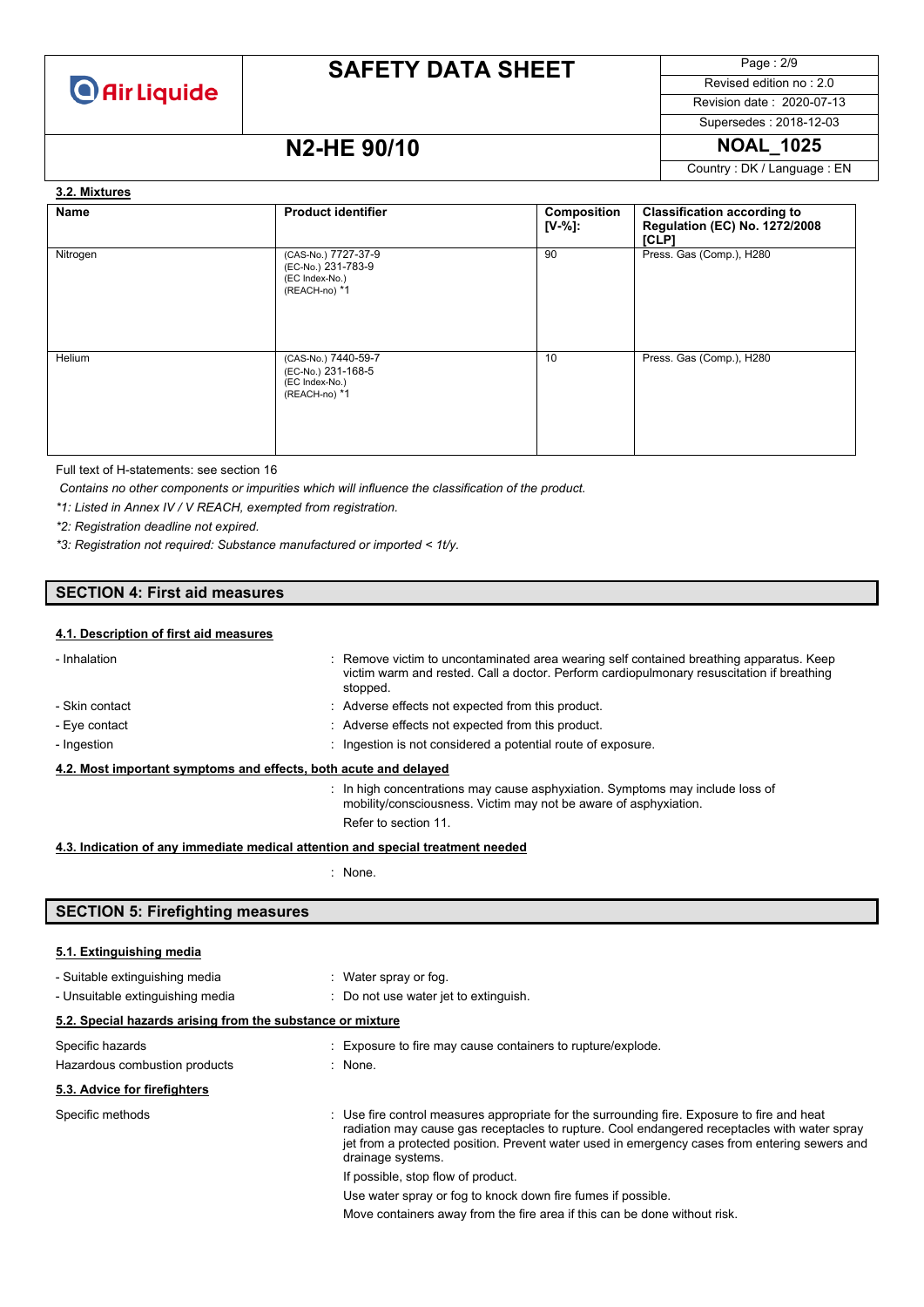|  | <b>O</b> Air Liquide |  |
|--|----------------------|--|
|  |                      |  |

Page : 3/9 Revised edition no : 2.0 Revision date : 2020-07-13

#### Supersedes : 2018-12-03

### **N2-HE 90/10 NOAL\_1025**

Country : DK / Language : EN

| Special protective equipment for fire fighters                           | : In confined space use self-contained breathing apparatus.                                                       |  |
|--------------------------------------------------------------------------|-------------------------------------------------------------------------------------------------------------------|--|
|                                                                          | Standard protective clothing and equipment (Self Contained Breathing Apparatus) for fire<br>fighters.             |  |
|                                                                          | Standard EN 137 - Self-contained open-circuit compressed air breathing apparatus with full<br>face mask.          |  |
|                                                                          | Standard EN 469 - Protective clothing for firefighters. Standard - EN 659: Protective gloves for<br>firefighters. |  |
|                                                                          |                                                                                                                   |  |
| <b>SECTION 6: Accidental release measures</b>                            |                                                                                                                   |  |
| 6.1. Personal precautions, protective equipment and emergency procedures |                                                                                                                   |  |
|                                                                          |                                                                                                                   |  |
|                                                                          | : Try to stop release                                                                                             |  |
|                                                                          | Evacuate area.                                                                                                    |  |
|                                                                          | Wear self-contained breathing apparatus when entering area unless atmosphere is proved to<br>be safe.             |  |
|                                                                          | Ensure adequate air ventilation.                                                                                  |  |
|                                                                          | Act in accordance with local emergency plan.                                                                      |  |
|                                                                          | Stay upwind.                                                                                                      |  |

### **6.2. Environmental precautions**

: Try to stop release.

### **6.3. Methods and material for containment and cleaning up**

- : Ventilate area.
- **6.4. Reference to other sections**

: See also sections 8 and 13.

### **SECTION 7: Handling and storage**

### **7.1. Precautions for safe handling**

| Safe use of the product | : The product must be handled in accordance with good industrial hygiene and safety<br>procedures.                                                       |
|-------------------------|----------------------------------------------------------------------------------------------------------------------------------------------------------|
|                         | Only experienced and properly instructed persons should handle gases under pressure.                                                                     |
|                         | Consider pressure relief device(s) in gas installations.                                                                                                 |
|                         | Ensure the complete gas system was (or is regularily) checked for leaks before use.                                                                      |
|                         | Do not smoke while handling product.                                                                                                                     |
|                         | Use only properly specified equipment which is suitable for this product, its supply pressure and<br>temperature. Contact your gas supplier if in doubt. |
|                         | Avoid suck back of water, acid and alkalis.                                                                                                              |
|                         | Do not breathe gas.                                                                                                                                      |
|                         | Avoid release of product into atmosphere.                                                                                                                |
|                         |                                                                                                                                                          |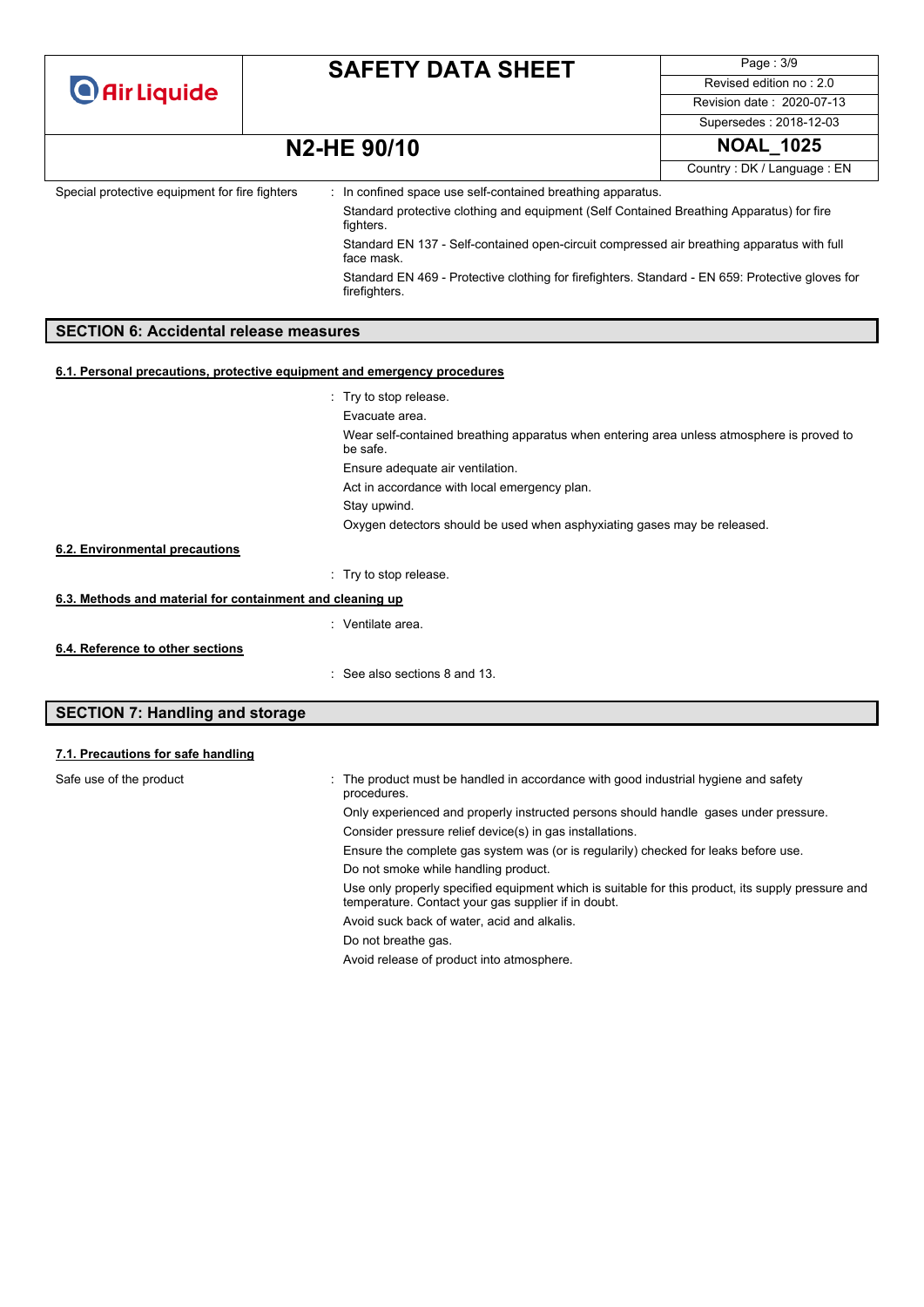|                                                                   | <b>SAFETY DATA SHEET</b>                                                                                                                                         | Page: 4/9                                                                                        |  |  |  |
|-------------------------------------------------------------------|------------------------------------------------------------------------------------------------------------------------------------------------------------------|--------------------------------------------------------------------------------------------------|--|--|--|
| <b>O</b> Air Liquide                                              |                                                                                                                                                                  | Revised edition no: 2.0                                                                          |  |  |  |
|                                                                   |                                                                                                                                                                  | Revision date: 2020-07-13                                                                        |  |  |  |
|                                                                   |                                                                                                                                                                  | Supersedes: 2018-12-03                                                                           |  |  |  |
|                                                                   | N2-HE 90/10                                                                                                                                                      | <b>NOAL 1025</b>                                                                                 |  |  |  |
|                                                                   |                                                                                                                                                                  | Country: DK / Language: EN                                                                       |  |  |  |
| Safe handling of the gas receptacle                               | : Refer to supplier's container handling instructions.                                                                                                           |                                                                                                  |  |  |  |
|                                                                   | Do not allow backfeed into the container.                                                                                                                        |                                                                                                  |  |  |  |
|                                                                   | Protect cylinders from physical damage; do not drag, roll, slide or drop.                                                                                        |                                                                                                  |  |  |  |
|                                                                   | to transport cylinders.                                                                                                                                          | When moving cylinders, even for short distances, use a cart (trolley, hand truck, etc.) designed |  |  |  |
|                                                                   | Leave valve protection caps in place until the container has been secured against either a wall<br>or bench or placed in a container stand and is ready for use. |                                                                                                  |  |  |  |
|                                                                   | If user experiences any difficulty operating valve discontinue use and contact supplier.                                                                         |                                                                                                  |  |  |  |
|                                                                   |                                                                                                                                                                  | Never attempt to repair or modify container valves or safety relief devices.                     |  |  |  |
|                                                                   |                                                                                                                                                                  | Damaged valves should be reported immediately to the supplier.                                   |  |  |  |
|                                                                   |                                                                                                                                                                  | Keep container valve outlets clean and free from contaminants particularly oil and water.        |  |  |  |
|                                                                   | disconnected from equipment.                                                                                                                                     | Replace valve outlet caps or plugs and container caps where supplied as soon as container is     |  |  |  |
|                                                                   | Close container valve after each use and when empty, even if still connected to equipment.                                                                       |                                                                                                  |  |  |  |
|                                                                   | Never attempt to transfer gases from one cylinder/container to another.                                                                                          |                                                                                                  |  |  |  |
|                                                                   | Never use direct flame or electrical heating devices to raise the pressure of a container.                                                                       |                                                                                                  |  |  |  |
|                                                                   | Do not remove or deface labels provided by the supplier for the identification of the content of<br>the container.                                               |                                                                                                  |  |  |  |
|                                                                   | Suck back of water into the container must be prevented.                                                                                                         |                                                                                                  |  |  |  |
| Open valve slowly to avoid pressure shock.                        |                                                                                                                                                                  |                                                                                                  |  |  |  |
| 7.2. Conditions for safe storage, including any incompatibilities |                                                                                                                                                                  |                                                                                                  |  |  |  |
|                                                                   | : Observe all regulations and local requirements regarding storage of containers.                                                                                |                                                                                                  |  |  |  |
|                                                                   | Containers should not be stored in conditions likely to encourage corrosion.                                                                                     |                                                                                                  |  |  |  |
|                                                                   | Container valve guards or caps should be in place.                                                                                                               |                                                                                                  |  |  |  |
|                                                                   | Containers should be stored in the vertical position and properly secured to prevent them from<br>falling over.                                                  |                                                                                                  |  |  |  |
|                                                                   | Stored containers should be periodically checked for general condition and leakage.                                                                              |                                                                                                  |  |  |  |
|                                                                   | Keep container below 50°C in a well ventilated place.                                                                                                            |                                                                                                  |  |  |  |
|                                                                   | Store containers in location free from fire risk and away from sources of heat and ignition.                                                                     |                                                                                                  |  |  |  |
|                                                                   |                                                                                                                                                                  |                                                                                                  |  |  |  |

**7.3. Specific end use(s)**

: None.

### **SECTION 8: Exposure controls/personal protection**

#### **8.1. Control parameters**

OEL (Occupational Exposure Limits) : No data available.

DNEL (Derived-No Effect Level) : No data available.

PNEC (Predicted No-Effect Concentration) : No data available.

**8.2. Exposure controls**

#### **8.2.1. Appropriate engineering controls**

- : Provide adequate general and local exhaust ventilation. Systems under pressure should be regularily checked for leakages. Oxygen detectors should be used when asphyxiating gases may be released. Consider the use of a work permit system e.g. for maintenance activities. **8.2.2. Individual protection measures, e.g. personal protective equipment** : A risk assessment should be conducted and documented in each work area to assess the risks related to the use of the product and to select the PPE that matches the relevant risk. The following recommendations should be considered: PPE compliant to the recommended EN/ISO standards should be selected. • Eye/face protection **in the state of the set of the set of the set of the set of the set of the set of the shields.**
- 

Standard EN 166 - Personal eye-protection - specifications.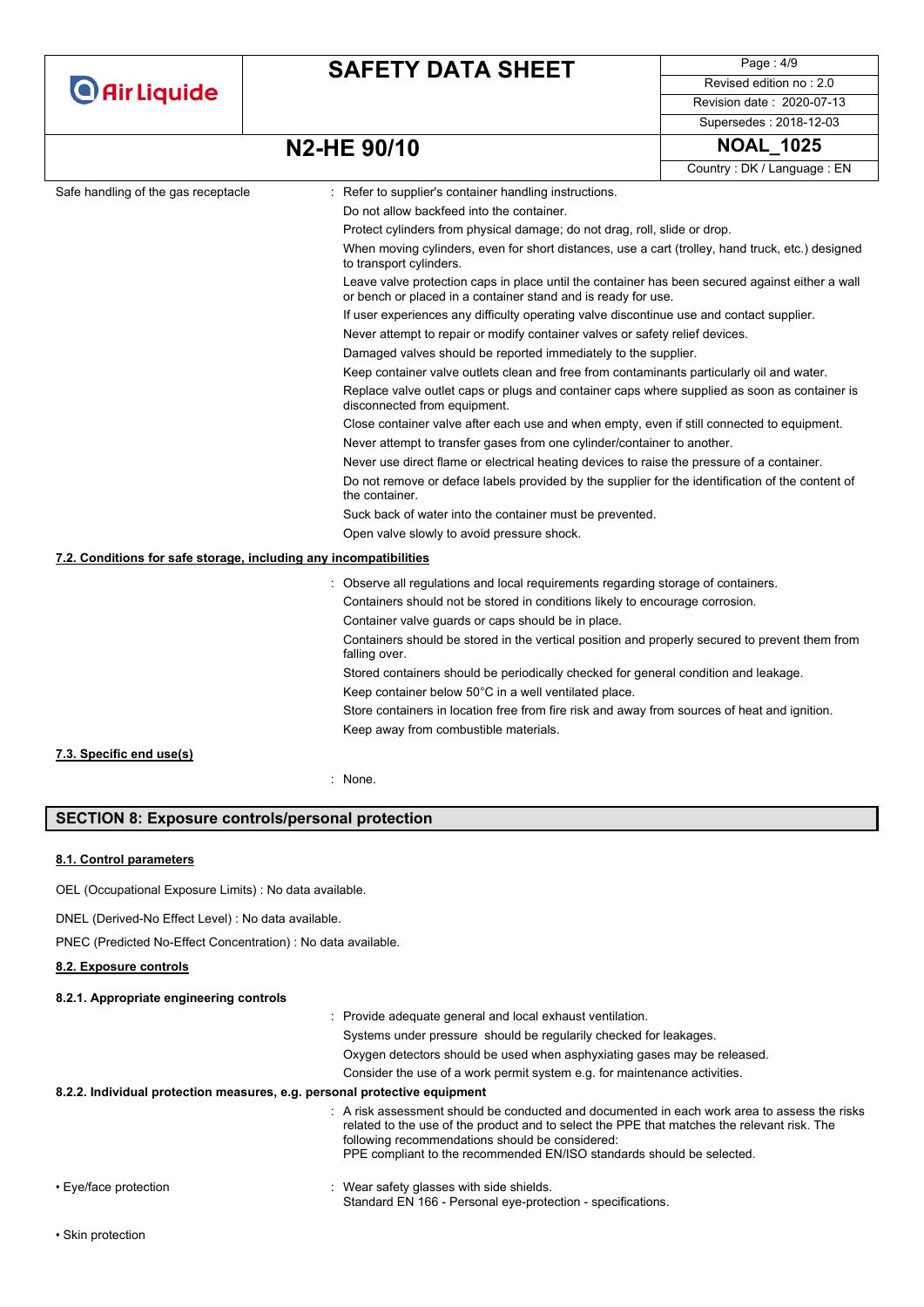**O** Air Liquide

## **SAFETY DATA SHEET**

Page : 5/9 Revised edition no : 2.0 Revision date : 2020-07-13

Supersedes : 2018-12-03

### **N2-HE 90/10 NOAL\_1025**

|                                        |                                                                                                                                                                                                                                                   | Country: DK / Language: EN |
|----------------------------------------|---------------------------------------------------------------------------------------------------------------------------------------------------------------------------------------------------------------------------------------------------|----------------------------|
| - Hand protection                      | : Wear working gloves when handling gas containers.                                                                                                                                                                                               |                            |
|                                        | Standard EN 388 - Protective gloves against mechanical risk.                                                                                                                                                                                      |                            |
| - Other                                | : Wear safety shoes while handling containers.<br>Standard EN ISO 20345 - Personal protective equipment - Safety footwear.                                                                                                                        |                            |
| • Respiratory protection               | : Self contained breathing apparatus (SCBA) or positive pressure airline with mask are to be<br>used in oxygen-deficient atmospheres.<br>Standard EN 137 - Self-contained open-circuit compressed air breathing apparatus with full<br>face mask. |                            |
| • Thermal hazards                      | : None in addition to the above sections.                                                                                                                                                                                                         |                            |
| 8.2.3. Environmental exposure controls |                                                                                                                                                                                                                                                   |                            |

### **SECTION 9: Physical and chemical properties**

### Appearance Physical state at 20°C / 101.3kPa : Gas. Colour : Mixture contains one or more component(s) which have the following colour(s): Colourless. Odour : Odourless. Odour threshold : Odour threshold is subjective and inadequate to warn of overexposure. pH value  $\blacksquare$  : Not applicable for gases and gas mixtures. Molar mass : Not applicable for gas mixtures. Melting point : Not applicable for gas mixtures. Boiling point **Example 20** Boiling point **:** Not applicable for gas mixtures. Flash point **Flash point Example 20** Flash point **CO** is a mixture of the state of the state of the state of the state of the state of the state of the state of the state of the state of the state of the state of the sta Evaporation rate (ether=1) : Not applicable for gases and gas mixtures. Flammability range  $\blacksquare$  : Non flammable. Vapour pressure [20°C]  $\qquad \qquad$ : Not applicable. Vapour pressure [50°C]  $\blacksquare$  : Not applicable. Relative density, gas (air=1) : Lighter or similar to air. Solubility in water solubility in water of component(s) of the mixture : • Helium: 1.5 mg/l • Nitrogen: 20 mg/l<br>: Not applicable for gas mixtures. Partition coefficient n-octanol/water [log Kow] Auto-ignition temperature **in the set of the set of the set of the set of the set of the set of the set of the set of the set of the set of the set of the set of the set of the set of the set of the set of the set of the s** Decomposition point  $[^{\circ}C]$  : Not applicable. Viscosity [20°C]  $\blacksquare$  : No reliable data available. Explosive Properties **in the Explosive Properties** in the Motor School School School School School School School School School School School School School School School School School School School School School School Scho Oxidising Properties : Not applicable. **9.1. Information on basic physical and chemical properties**

: None necessary.

### Other data in the set of the set of the set of the set of the set of the set of the set of the set of the set of the set of the set of the set of the set of the set of the set of the set of the set of the set of the set of **9.2. Other information**

# **SECTION 10: Stability and reactivity**

**10.1. Reactivity**

**10.2. Chemical stability**

: No reactivity hazard other than the effects described in sub-sections below.

- **10.3. Possibility of hazardous reactions**
- : No additional information available

: Stable under normal conditions.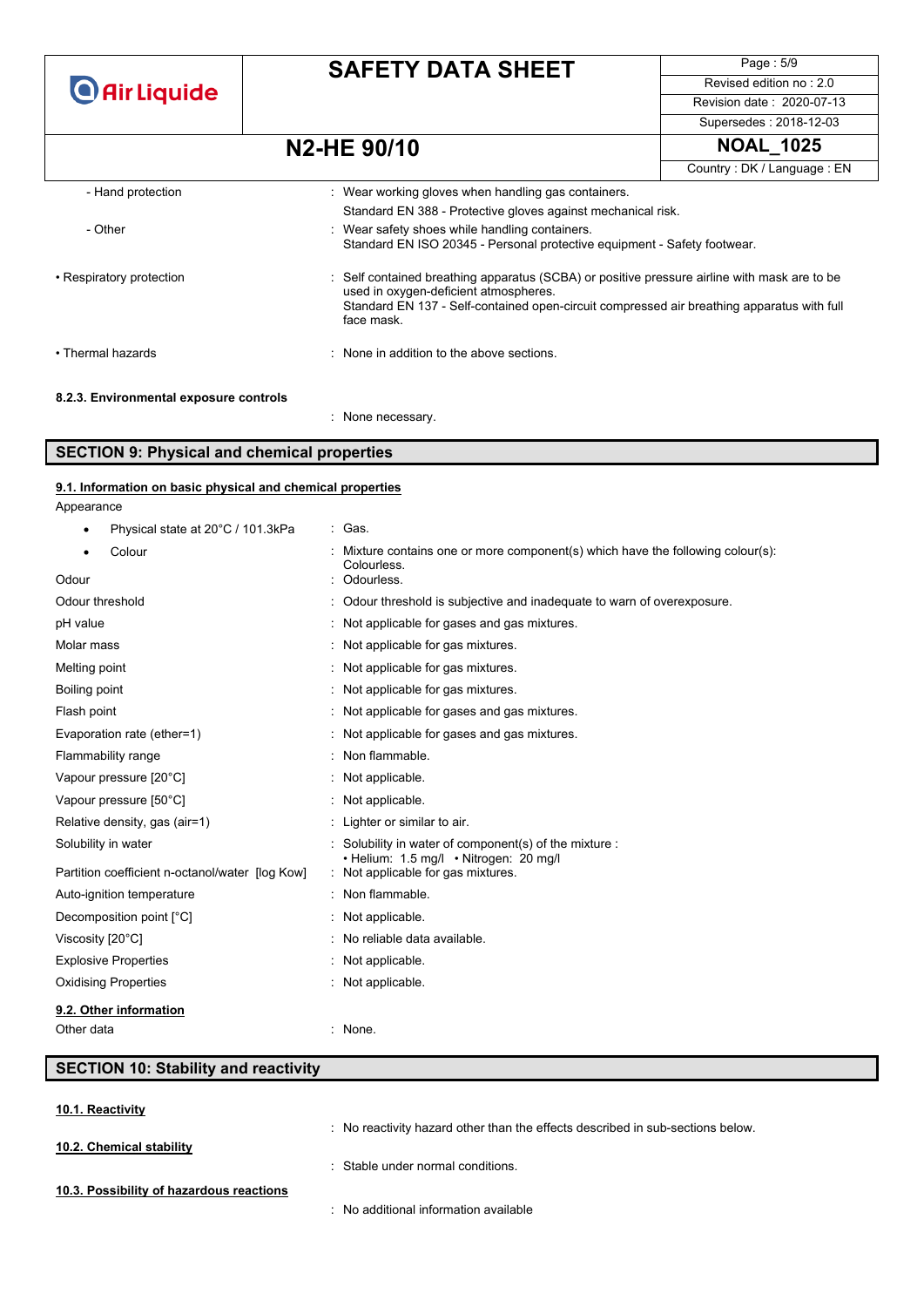**O** Air Liquide

# **SAFETY DATA SHEET**

Page : 6/9 Revised edition no : 2.0 Revision date : 2020-07-13 Supersedes : 2018-12-03

## **N2-HE 90/10 NOAL\_1025**

Country : DK / Language : EN

| 10.4. Conditions to avoid              |                                                                                                           |
|----------------------------------------|-----------------------------------------------------------------------------------------------------------|
|                                        | : Avoid moisture in installation systems.                                                                 |
| 10.5. Incompatible materials           |                                                                                                           |
|                                        | : For additional information on compatibility refer to ISO 11114.                                         |
| 10.6. Hazardous decomposition products |                                                                                                           |
|                                        | : Under normal conditions of storage and use, hazardous decomposition products should not be<br>produced. |

### **SECTION 11: Toxicological information**

| 11.1. Information on toxicological effects |                                                                              |
|--------------------------------------------|------------------------------------------------------------------------------|
| <b>Acute toxicity</b>                      | : No toxicological effects from this product.                                |
| <b>Skin corrosion/irritation</b>           | : No known effects from this product.                                        |
| Serious eye damage/irritation              | : No known effects from this product.                                        |
| Respiratory or skin sensitisation          | : No known effects from this product.                                        |
| Germ cell mutagenicity                     | : No known effects from this product.                                        |
| Carcinogenicity                            | : No known effects from this product.                                        |
| <b>Reproductive toxicity</b>               | : No known effects from this product.<br>No known effects from this product. |
| <b>STOT-single exposure</b>                | : No known effects from this product.                                        |
| <b>STOT-repeated exposure</b>              | : No known effects from this product.                                        |
| <b>Aspiration hazard</b>                   | : Not applicable for gases and gas mixtures.                                 |

### **SECTION 12: Ecological information**

| 12.1. Toxicity                           |                                                                                                                                   |
|------------------------------------------|-----------------------------------------------------------------------------------------------------------------------------------|
| Assessment                               | : No ecological damage caused by this product.                                                                                    |
| EC50 48h - Daphnia magna [mg/l]          | : No data available.                                                                                                              |
| EC50 72h - Algae [mg/l]                  | $:$ No data available.                                                                                                            |
| LC50 96 h - Fish [mg/l]                  | : No data available.                                                                                                              |
| 12.2. Persistence and degradability      |                                                                                                                                   |
| Assessment                               | : No ecological damage caused by this product.                                                                                    |
| 12.3. Bioaccumulative potential          |                                                                                                                                   |
| Assessment                               | : No data available.                                                                                                              |
| 12.4. Mobility in soil                   |                                                                                                                                   |
| Assessment                               | : Because of its high volatility, the product is unlikely to cause ground or water pollution.<br>Partition into soil is unlikely. |
| 12.5. Results of PBT and vPvB assessment |                                                                                                                                   |
| Assessment                               | : Not classified as PBT or vPvB.                                                                                                  |
| 12.6. Other adverse effects              |                                                                                                                                   |
| Other adverse effects                    | : No known effects from this product.                                                                                             |
| Effect on the ozone layer                | : None.                                                                                                                           |
| Effect on global warming                 | : No known effects from this product.                                                                                             |
|                                          |                                                                                                                                   |

**SECTION 13: Disposal considerations**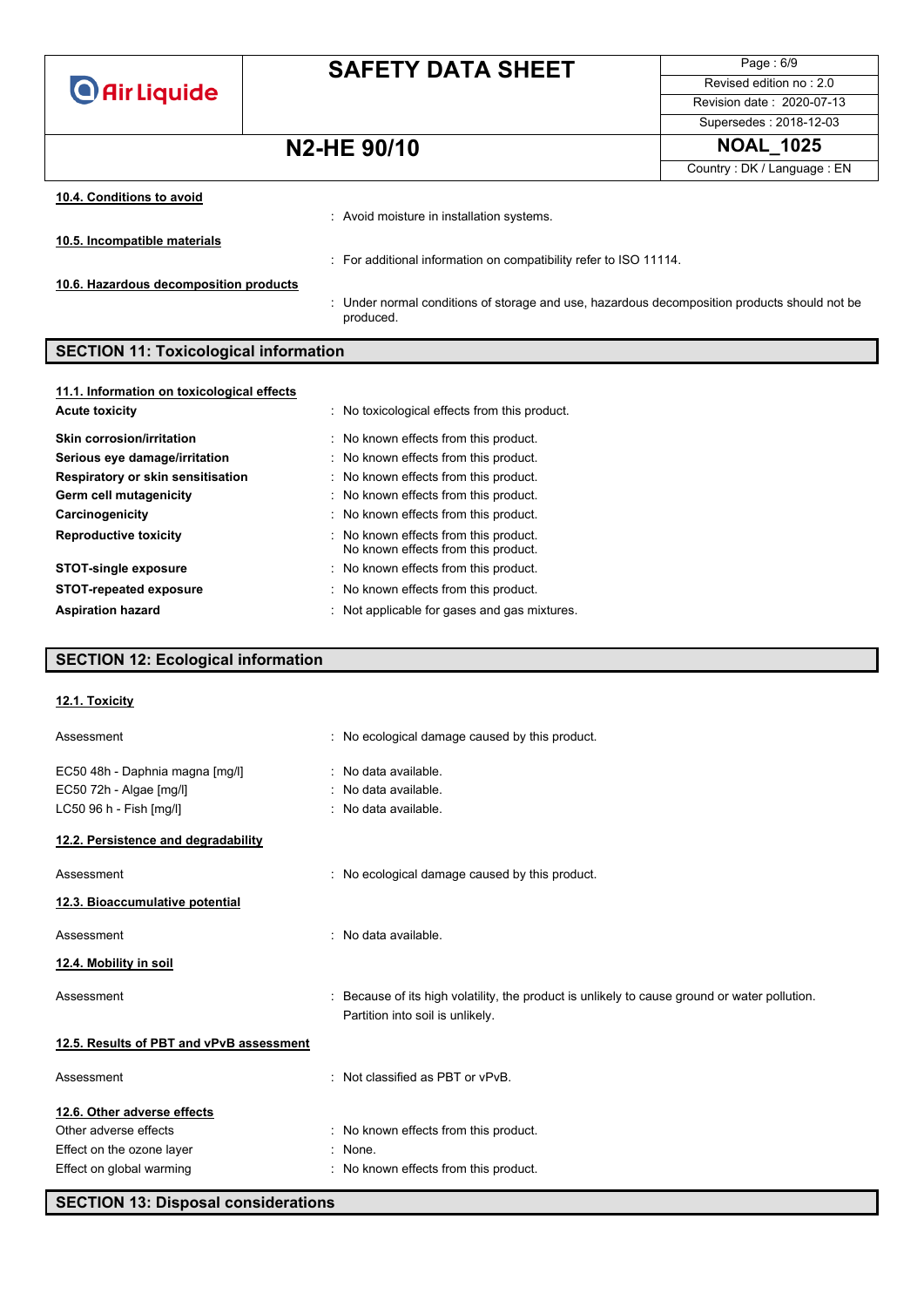

Page : 7/9 Revised edition no : 2.0 Revision date : 2020-07-13

## **N2-HE** 90/10

| Supersedes: 2018-12-03 |  |
|------------------------|--|
| <b>NOAL 1025</b>       |  |

Country : DK / Language : EN

| 13.1. Waste treatment methods |  |  |
|-------------------------------|--|--|
|-------------------------------|--|--|

|                                                                                       | May be vented to atmosphere in a well ventilated place.                                                        |
|---------------------------------------------------------------------------------------|----------------------------------------------------------------------------------------------------------------|
|                                                                                       | Do not discharge into any place where its accumulation could be dangerous.                                     |
|                                                                                       | Return unused product in original container to supplier.                                                       |
| List of hazardous waste codes (from<br>Commission Decision 2000/532/EC as<br>amended) | $\div$ 16 05 05 $\div$ Gases in pressure containers other than those mentioned in 16 05 04.                    |
| 13.2. Additional information                                                          |                                                                                                                |
|                                                                                       | : External treatment and disposal of waste should comply with applicable local and/or national<br>regulations. |
|                                                                                       |                                                                                                                |
| <b>SECTION 14: Transport information</b>                                              |                                                                                                                |
|                                                                                       |                                                                                                                |

| 14.1. UN number                                                                                                                                  |                                                        |
|--------------------------------------------------------------------------------------------------------------------------------------------------|--------------------------------------------------------|
| UN-No.                                                                                                                                           | : 1956                                                 |
| 14.2. UN proper shipping name                                                                                                                    |                                                        |
|                                                                                                                                                  |                                                        |
| Transport by road/rail (ADR/RID)                                                                                                                 | COMPRESSED GAS, N.O.S. (Nitrogen, Helium)              |
| Transport by air (ICAO-TI / IATA-DGR)                                                                                                            | Compressed gas, n.o.s. (Nitrogen, Helium)              |
| Transport by sea (IMDG)                                                                                                                          | COMPRESSED GAS, N.O.S. (Nitrogen, Helium)              |
| 14.3. Transport hazard class(es)                                                                                                                 |                                                        |
| Labelling                                                                                                                                        |                                                        |
|                                                                                                                                                  | 2.2 : Non-flammable, non-toxic gases.                  |
| Transport by road/rail (ADR/RID)                                                                                                                 |                                                        |
| Class                                                                                                                                            | $\therefore$ 2.                                        |
| Classification code<br>Hazard identification number                                                                                              | : 1A.                                                  |
| <b>Tunnel Restriction</b>                                                                                                                        | : 20.                                                  |
| Transport by air (ICAO-TI / IATA-DGR)                                                                                                            | : E - Passage forbidden through tunnels of category E. |
| Class / Div. (Sub. risk(s))                                                                                                                      | $\therefore$ 2.2                                       |
| Transport by sea (IMDG)                                                                                                                          |                                                        |
| Class / Div. (Sub. risk(s))                                                                                                                      | $\therefore$ 2.2                                       |
| Emergency Schedule (EmS) - Fire                                                                                                                  | $\therefore$ F-C.                                      |
| Emergency Schedule (EmS) - Spillage                                                                                                              | $\therefore$ S-V.                                      |
| 14.4. Packing group                                                                                                                              |                                                        |
| Transport by road/rail (ADR/RID)                                                                                                                 | Not established.                                       |
| Transport by air (ICAO-TI / IATA-DGR)                                                                                                            | Not established.                                       |
| Transport by sea (IMDG)                                                                                                                          | $\sim$<br>Not established.                             |
| 14.5. Environmental hazards                                                                                                                      |                                                        |
| Transport by road/rail (ADR/RID)                                                                                                                 | : None.                                                |
| Transport by air (ICAO-TI / IATA-DGR)                                                                                                            | None.                                                  |
| Transport by sea (IMDG)                                                                                                                          | : None.                                                |
| 14.6. Special precautions for user<br><b>Packing Instruction(s)</b><br>Transport by road/rail (ADR/RID)<br>Transport by air (ICAO-TI / IATA-DGR) | : P200.                                                |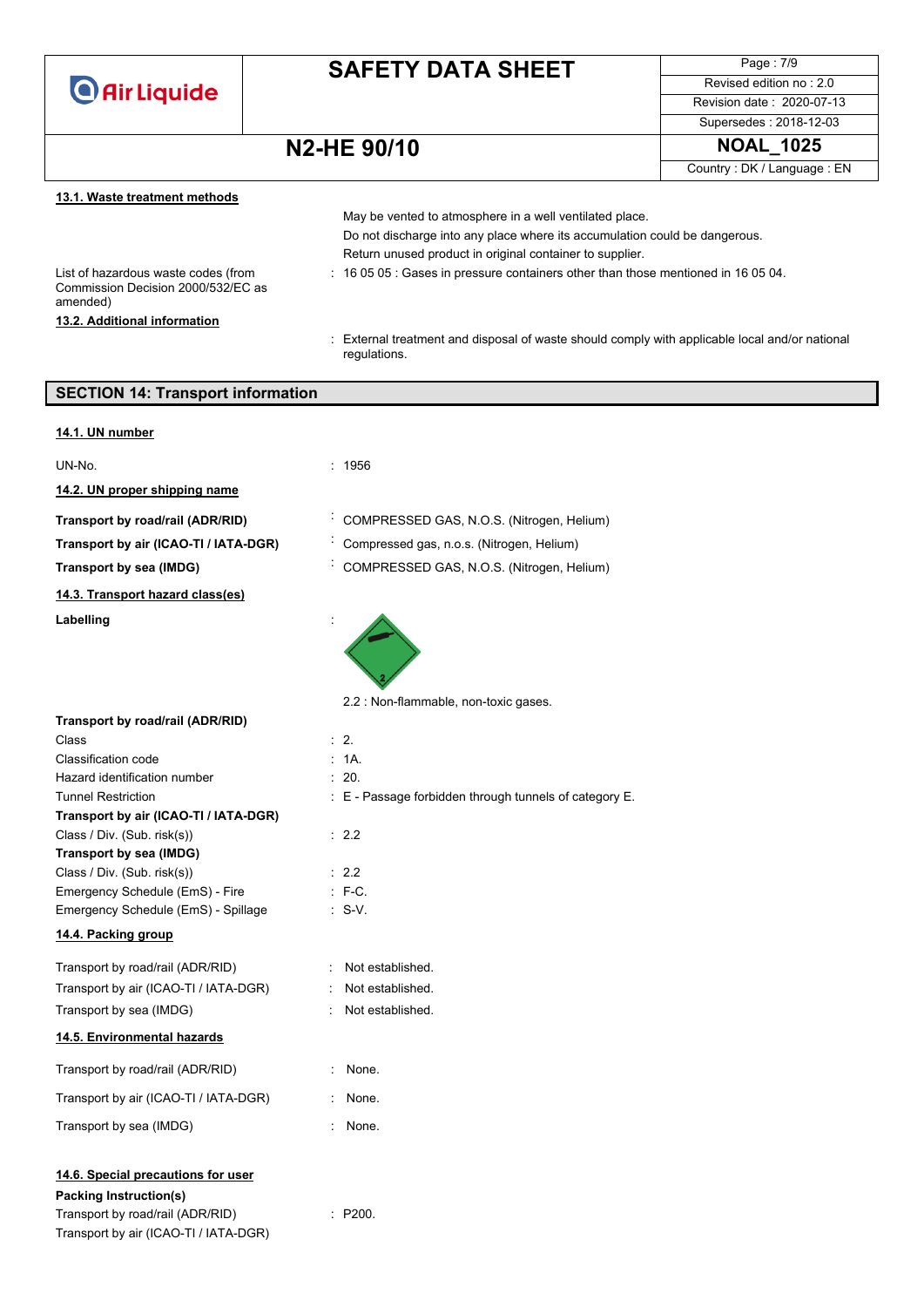

Page : 8/9 Revised edition no : 2.0 Revision date : 2020-07-13

Supersedes : 2018-12-03

### **N2-HE 90/10 NOAL\_1025**

|                               | 11471 IL JU/ IU                                                                                                                          | - - - - -                  |
|-------------------------------|------------------------------------------------------------------------------------------------------------------------------------------|----------------------------|
|                               |                                                                                                                                          | Country: DK / Language: EN |
| Passenger and Cargo Aircraft  | : 200.                                                                                                                                   |                            |
| Cargo Aircraft only           | : 200.                                                                                                                                   |                            |
| Transport by sea (IMDG)       | : P200.                                                                                                                                  |                            |
| Special transport precautions | Avoid transport on vehicles where the load space is not separated from the driver's<br>compartment.                                      |                            |
|                               | Ensure vehicle driver is aware of the potential hazards of the load and knows what to do in the<br>event of an accident or an emergency. |                            |
|                               | Before transporting product containers:                                                                                                  |                            |
|                               | - Ensure there is adequate ventilation.                                                                                                  |                            |
|                               | - Ensure that containers are firmly secured.                                                                                             |                            |
|                               | - Ensure valve is closed and not leaking.                                                                                                |                            |
|                               | - Ensure valve outlet cap nut or plug (where provided) is correctly fitted.                                                              |                            |
|                               | - Ensure valve protection device (where provided) is correctly fitted.                                                                   |                            |
|                               |                                                                                                                                          |                            |

### **14.7. Transport in bulk according to Annex II of Marpol and the IBC Code**

: Not applicable.

### **SECTION 15: Regulatory information**

### **EU-Regulations 15.1. Safety, health and environmental regulations/legislation specific for the substance or mixture**

| $:$ None.                                             |
|-------------------------------------------------------|
| : Not covered.                                        |
|                                                       |
| : Ensure all national/local regulations are observed. |
|                                                       |

#### **15.2. Chemical safety assessment**

A CSA does not need to be carried out for this product.

| <b>SECTION 16: Other information</b> |                                                                                                              |
|--------------------------------------|--------------------------------------------------------------------------------------------------------------|
| Indication of changes                | Revised safety data sheet in accordance with commission regulation (EU) No 453/2010.                         |
| Abbreviations and acronyms           | : ATE - Acute Toxicity Estimate                                                                              |
|                                      | CLP - Classification Labelling Packaging Regulation; Regulation (EC) No 1272/2008                            |
|                                      | REACH - Registration, Evaluation, Authorisation and Restriction of Chemicals Regulation (EC)<br>No 1907/2006 |
|                                      | EINECS - European Inventory of Existing Commercial Chemical Substances                                       |
|                                      | CAS# - Chemical Abstract Service number                                                                      |
|                                      | PPE - Personal Protection Equipment                                                                          |
|                                      | LC50 - Lethal Concentration to 50 % of a test population                                                     |
|                                      | RMM - Risk Management Measures                                                                               |
|                                      | PBT - Persistent, Bioaccumulative and Toxic                                                                  |
|                                      | vPvB - Very Persistent and Very Bioaccumulative                                                              |
|                                      | STOT- SE: Specific Target Organ Toxicity - Single Exposure                                                   |
|                                      | <b>CSA - Chemical Safety Assessment</b>                                                                      |
|                                      | EN - European Standard                                                                                       |
|                                      | <b>UN</b> - United Nations                                                                                   |
|                                      | ADR - European Agreement concerning the International Carriage of Dangerous Goods by<br>Road                 |
|                                      | IATA - International Air Transport Association                                                               |
|                                      | IMDG code - International Maritime Dangerous Goods                                                           |
|                                      | RID - Regulations concerning the International Carriage of Dangerous Goods by Rail                           |
|                                      | WGK - Water Hazard Class                                                                                     |
|                                      |                                                                                                              |